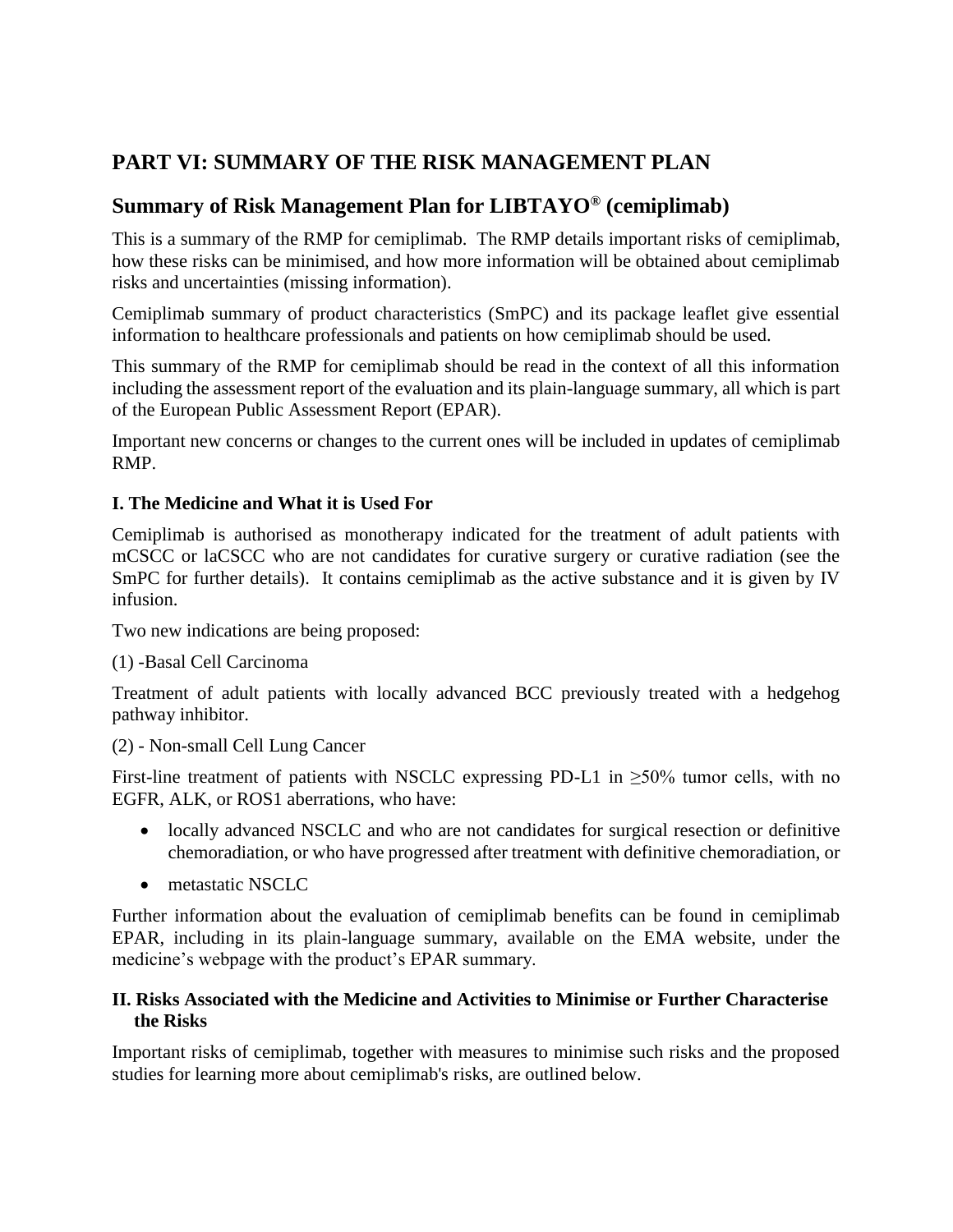Measures to minimise the risks identified for medicinal products can be:

- Specific information, such as warnings, precautions, and advice on correct use, in the package leaflet and SmPC addressed to patients and healthcare professionals
- Important advice on the medicine's packaging
- The authorised pack size the amount of medicine in a pack is chosen so to ensure that the medicine is used correctly
- The medicine's legal status the way a medicine is supplied to the patient (eg, with or without prescription) can help to minimise its risks

Together, these measures constitute routine risk minimisation measures.

In the case of cemiplimab, these measures are supplemented with additional risk minimisation measures mentioned under relevant important risks, below.

In addition to these measures, information about adverse reactions is collected continuously and regularly analysed, including PSUR assessment so that immediate action can be taken as necessary. These measures constitute routine pharmacovigilance activities.

If important information that may affect the safe use of cemiplimab is not yet available, it is listed under 'missing information' below.

# **II.A List of Important Risks and Missing Information**

Important risks of cemiplimab are risks that need special risk management activities to further investigate or minimise the risk, so that the medicinal product can be safely administered. Important risks can be regarded as identified or potential. Identified risks are concerns for which there is sufficient proof of a link with the use of cemiplimab. Potential risks are concerns for which an association with the use of this medicine is possible based on available data, but this association has not been established yet and needs further evaluation. Missing information refers to information on the safety of the medicinal product that is currently missing and needs to be collected (eg, on the long-term use of the medicine).

List of important risks and missing information:

# **Important Identified Risks:**

- irARs **(**such as immune-related pneumonitis, colitis, hepatitis, endocrinopathies, immune-related skin adverse reactions, nephritis, and other irARs
- IRRs

# **Important Potential Risks:**

Lack of effect due to ADAs

#### **Missing Information:**

Long-term safety data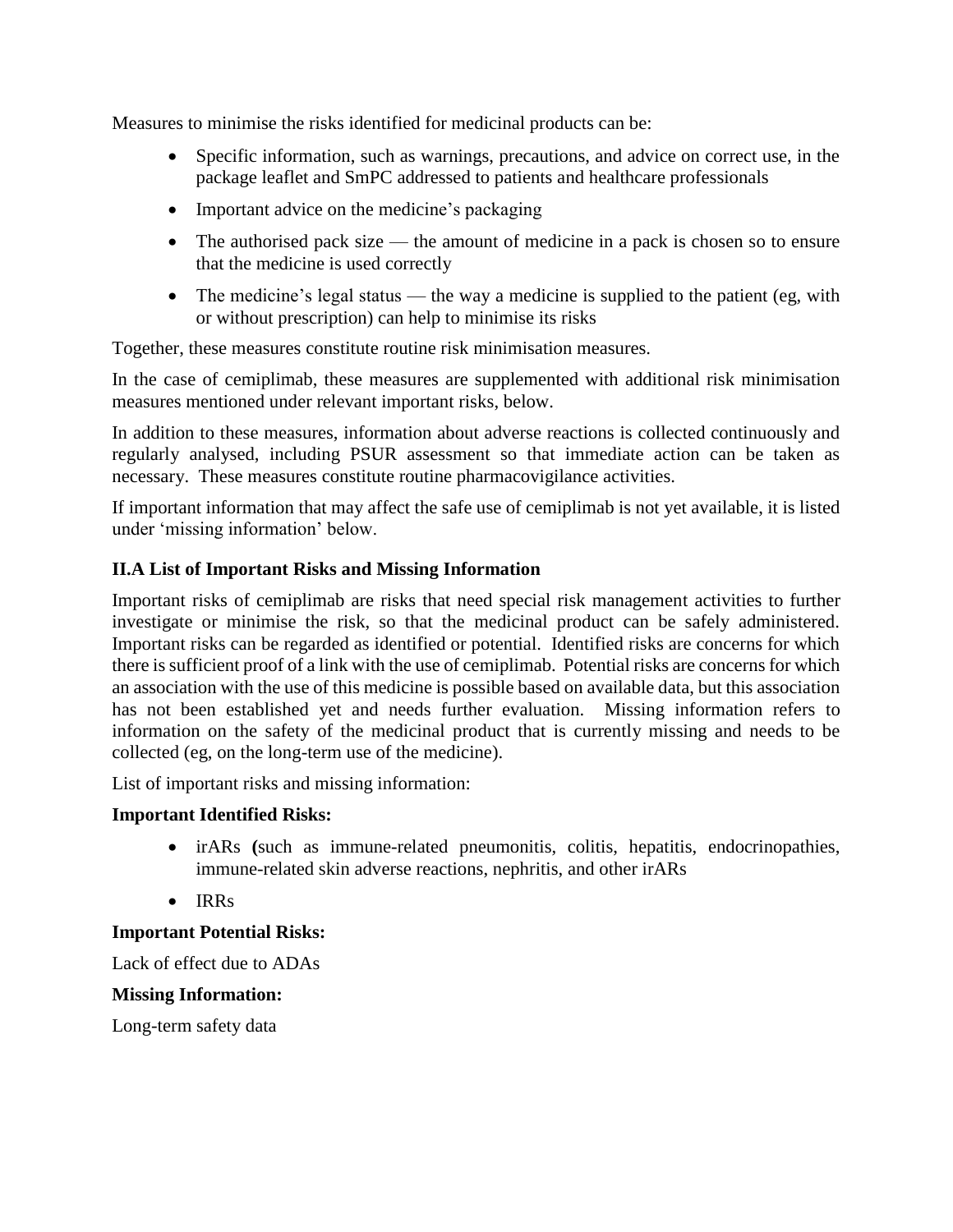|  |  |  | <b>II.B Summary of Important Risks</b> |
|--|--|--|----------------------------------------|
|--|--|--|----------------------------------------|

| <b>Important Identified Risk: Immune-related Adverse Reactions</b> |                                                                                                                                                                                                                                                                                                                                                                                                                                                                                                                                                                           |  |
|--------------------------------------------------------------------|---------------------------------------------------------------------------------------------------------------------------------------------------------------------------------------------------------------------------------------------------------------------------------------------------------------------------------------------------------------------------------------------------------------------------------------------------------------------------------------------------------------------------------------------------------------------------|--|
| <b>Evidence for Linking the Risk to the Medicine</b>               | A total of 217 (20.1%) patients exposed to cemiplimab in<br>clinical trials included in the RMP experienced at least<br>1 irAR including 5 patients (0.5%) with grade 5, and<br>67 patients (6.2%) with grade 3/4 irARs. Forty-three<br>(4.0%) patients discontinued treatment due to irARs.                                                                                                                                                                                                                                                                              |  |
| <b>Risk Factors and Risk Groups</b>                                | Patients with a history of or ongoing autoimmune disease<br>may be at higher risk of developing irAEs and were<br>excluded from the development programme for<br>cemiplimab. Patients who were previously exposed to<br>idelalisib may be at increased risk of experiencing severe<br>immune related mucocutaneous adverse reactions.                                                                                                                                                                                                                                     |  |
| <b>Risk Minimisation Measures</b>                                  | Routine risk communication messages:<br>SmPC sections 4.4 and 4.8<br>PL sections 2 and 4<br>Routine risk minimisation activities recommending<br>specific clinical measures to address the risk:<br>SmPC sections 4.2 and 4.4<br>PL sections 2 and 3<br>Other routine risk minimisation measures beyond the<br>Product Information:<br>Legal status:<br>Cemiplimab is subject to restricted medical<br>prescription, and treatment must be initiated and<br>supervised by physicians experienced in the<br>treatment of cancer.<br>Additional risk minimisation measures: |  |
|                                                                    | Patient Guide and Alert Card                                                                                                                                                                                                                                                                                                                                                                                                                                                                                                                                              |  |

| <b>Important Identified Risk: Infusion-related Reactions</b> |                                                                                                                                                                                             |  |
|--------------------------------------------------------------|---------------------------------------------------------------------------------------------------------------------------------------------------------------------------------------------|--|
| <b>Evidence for Linking the Risk to the Medicine</b>         | In Study 1423, Study 1540, Study 1620, and Study 1624<br>IRRs occurred in patients receiving cemiplimab. These<br>have also been observed in patients exposed to other PD-<br>1 inhibitors. |  |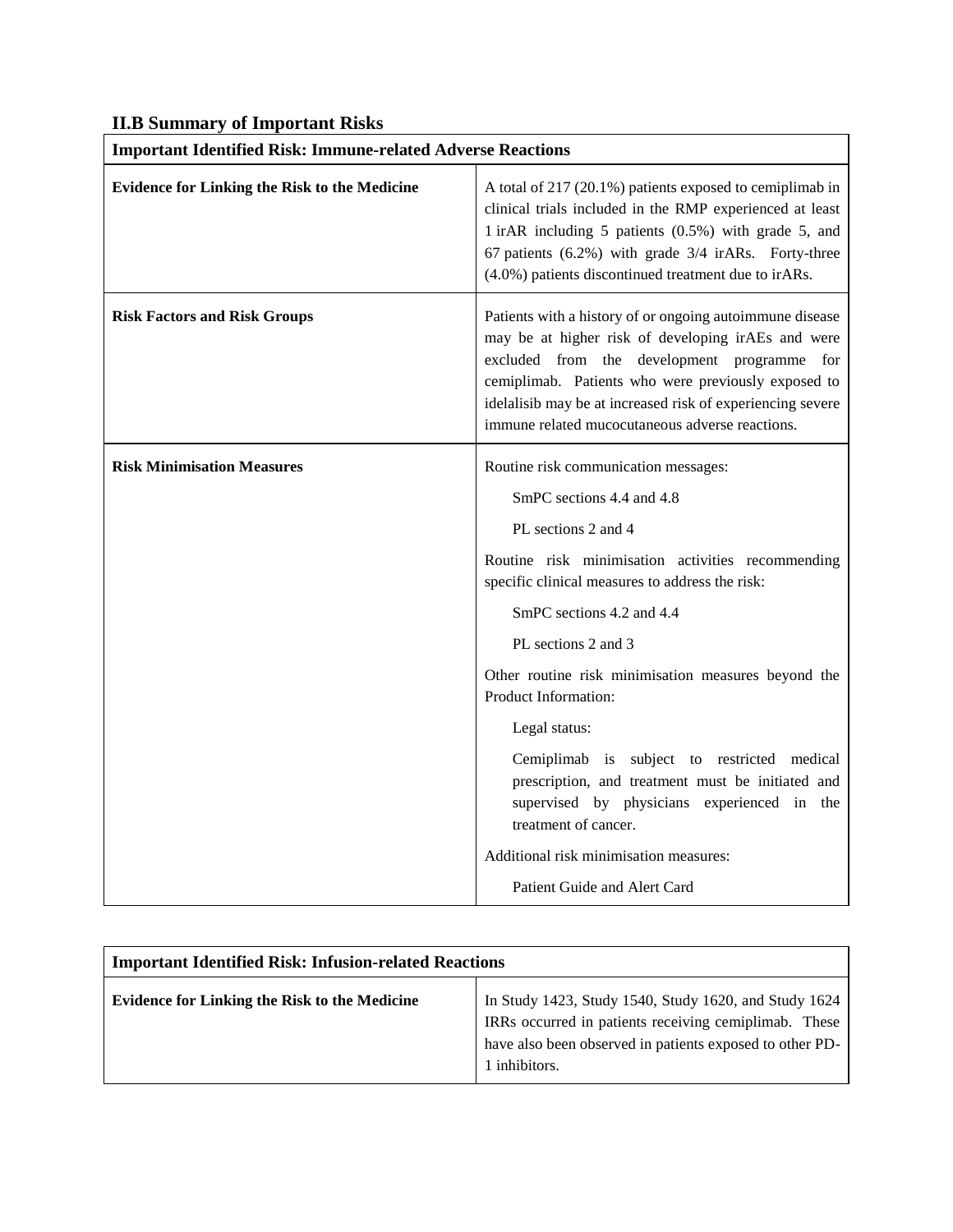| <b>Important Identified Risk: Infusion-related Reactions</b> |                                                                                                                                                                                                                                                                                                                                                                                                                                                               |  |
|--------------------------------------------------------------|---------------------------------------------------------------------------------------------------------------------------------------------------------------------------------------------------------------------------------------------------------------------------------------------------------------------------------------------------------------------------------------------------------------------------------------------------------------|--|
|                                                              | Infusion-related reaction occurred in 8.3% (89/1078) of<br>patients receiving cemiplimab including 2 (0.2%) patients<br>with grade 3/4 IRRs. Infusion-related reaction led to<br>permanent discontinuation of cemiplimab in $3(0.3\%)$<br>patients. The most common symptoms of infusion-<br>related reaction were nausea, pyrexia, vomiting,<br>abdominal pain, chills, flushing, and dyspnoea.<br>All<br>patients recovered from infusion-related reaction. |  |
| <b>Risk Factors and Risk Groups</b>                          | Even though all patients are potentially at risk of IRRs,<br>patients with documented allergic reactions or acute<br>hypersensitivity reactions<br>attributed to<br>antibody<br>treatments may be at higher risk of developing severe<br>IRRs and were excluded from the development<br>programme for cemiplimab.                                                                                                                                             |  |
| <b>Risk Minimisation Measures</b>                            | Routine communication messages:                                                                                                                                                                                                                                                                                                                                                                                                                               |  |
|                                                              | SmPC section 4.4 and 4.8                                                                                                                                                                                                                                                                                                                                                                                                                                      |  |
|                                                              | PL sections 2 and 4                                                                                                                                                                                                                                                                                                                                                                                                                                           |  |
|                                                              | Routine risk minimisation activities recommending<br>specific clinical measures to address the risk:                                                                                                                                                                                                                                                                                                                                                          |  |
|                                                              | SmPC sections 4.2, 4.3, and 4.4.                                                                                                                                                                                                                                                                                                                                                                                                                              |  |
|                                                              | PL sections 2 and 3                                                                                                                                                                                                                                                                                                                                                                                                                                           |  |
|                                                              | Other routine risk minimisation measures beyond the<br>Product Information:                                                                                                                                                                                                                                                                                                                                                                                   |  |
|                                                              | Legal status:                                                                                                                                                                                                                                                                                                                                                                                                                                                 |  |
|                                                              | Cemiplimab is subject to restricted medical<br>prescription and treatment must be initiated and<br>supervised by physicians experienced in<br>the<br>treatment of cancer.                                                                                                                                                                                                                                                                                     |  |
|                                                              | Additional risk minimisation measures:                                                                                                                                                                                                                                                                                                                                                                                                                        |  |
|                                                              | Patient Guide and Alert Card                                                                                                                                                                                                                                                                                                                                                                                                                                  |  |
| Additional pharmacovigilance activities                      | Use of specific follow-up questionnaire for spontaneous<br>post-authorisation reports of IRRs                                                                                                                                                                                                                                                                                                                                                                 |  |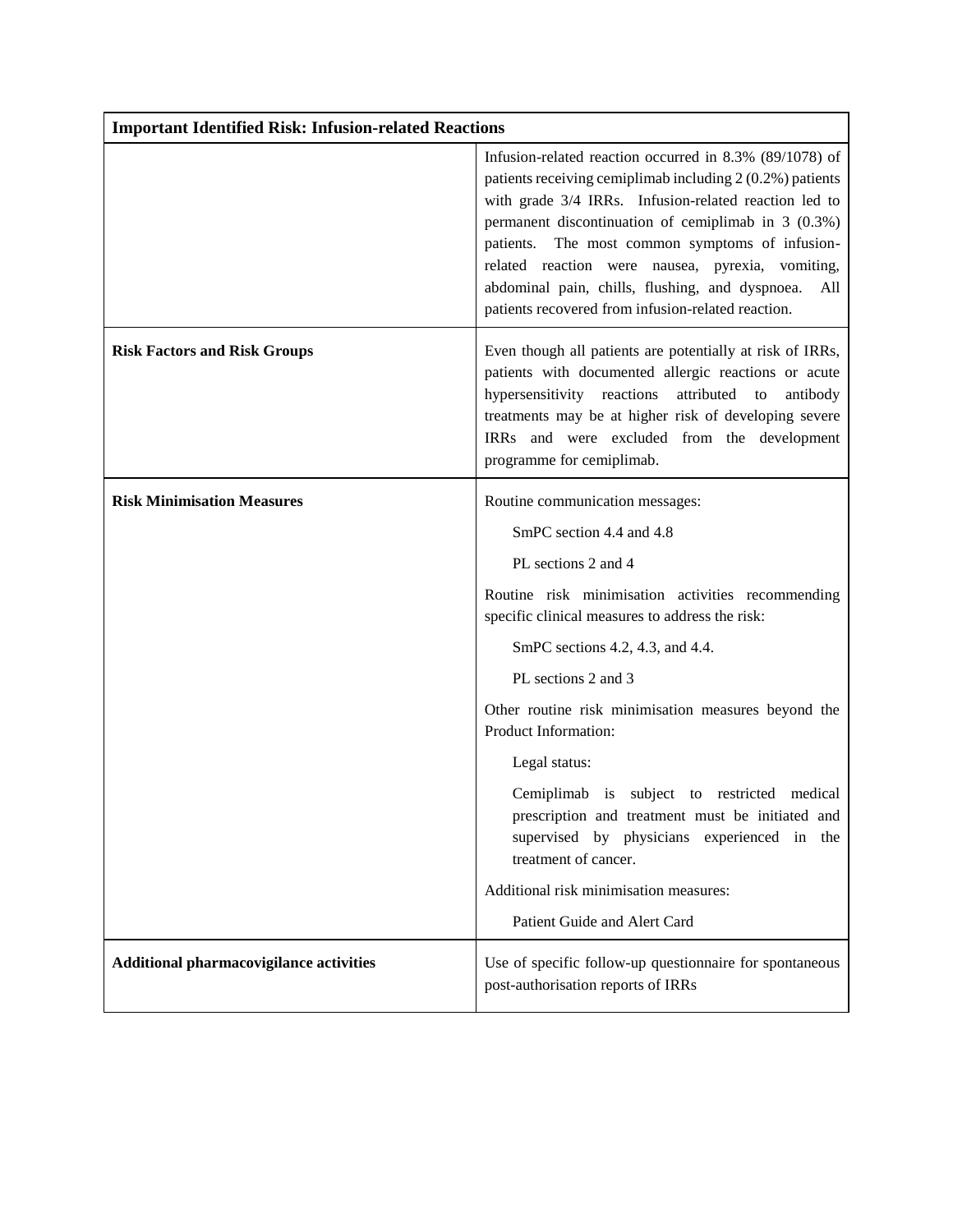| <b>Important Potential Risks: Lack of Effect due to Anti-drug Antibodies</b> |                                                                                                                                                                                                                                                                                                                                                                                                                                                                                                                                                                                                                                                                                                                                                                                                                                                                                                                                                                                                                                                                                                                                                                                                                                                                                                                                                                                                                                                                                                                                                                                         |  |
|------------------------------------------------------------------------------|-----------------------------------------------------------------------------------------------------------------------------------------------------------------------------------------------------------------------------------------------------------------------------------------------------------------------------------------------------------------------------------------------------------------------------------------------------------------------------------------------------------------------------------------------------------------------------------------------------------------------------------------------------------------------------------------------------------------------------------------------------------------------------------------------------------------------------------------------------------------------------------------------------------------------------------------------------------------------------------------------------------------------------------------------------------------------------------------------------------------------------------------------------------------------------------------------------------------------------------------------------------------------------------------------------------------------------------------------------------------------------------------------------------------------------------------------------------------------------------------------------------------------------------------------------------------------------------------|--|
| <b>Evidence for Linking the Risk to the Medicine</b>                         | nonclinical<br>studies,<br>In<br>the<br>prevalence<br>οf<br>immunogenicity/ADA was high; however, continuous<br>exposure was maintained for 80% and 50% of animals<br>throughout the 4-week and 26-week toxicology studies,<br>respectively. As cemiplimab is a human antibody, the<br>presence of ADA following cemiplimab administration to<br>cynomolgus monkeys was expected and not considered<br>predictive of the human ADA response to cemiplimab.<br>In the 4 clinical studies presented in this RMP<br>(Study 1423, Study 1540, Study 1620, and Study 1624),<br>the incidence of treatment-emergent ADA was low<br>(2.3%) in all patients receiving cemiplimab 350 mg Q3W.<br>Antibody titers in all ADA-positive patients were all low.<br>Of the patients who developed treatment-emergent<br>antibodies to cemiplimab, none developed NAb. The<br>incidence of persistent ADA was low (0.4%) in all<br>patients receiving cemiplimab.<br>The incidence of<br>treatment-emergent ADA in patients with BCC in<br>Study 1620 (3.2%) was similar to the incidence across all<br>studies and cemiplimab dose regimens. The incidence of<br>treatment-emergent ADA in patients with NSCLC in<br>Study 1624 (2.3%) was consistent with the incidence<br>observed across all studies.<br>Only 1 patient (in<br>Study 1423) showed evidence of altered PK profile with<br>anti-cemiplimab antibody development; this was the only<br>patient in the 4 studies with a moderate maximum titer.<br>The presence of ADA was not associated with significant<br>adverse events or irAEs. |  |
| <b>Risk Factors and Risk Groups</b>                                          | Risk factors are unknown. Any patient who receives<br>cemiplimab has a potential risk of developing ADAs.                                                                                                                                                                                                                                                                                                                                                                                                                                                                                                                                                                                                                                                                                                                                                                                                                                                                                                                                                                                                                                                                                                                                                                                                                                                                                                                                                                                                                                                                               |  |
| <b>Risk Minimisation Measures</b>                                            | Routine communication messages:<br>SmPC sections 4.4 and 4.8<br>Other routine risk minimisation measures beyond the<br>Product Information:<br>Legal status:<br>Cemiplimab is subject to restricted medical<br>prescription and treatment must be initiated and<br>supervised by physicians experienced in the<br>treatment of cancer.                                                                                                                                                                                                                                                                                                                                                                                                                                                                                                                                                                                                                                                                                                                                                                                                                                                                                                                                                                                                                                                                                                                                                                                                                                                  |  |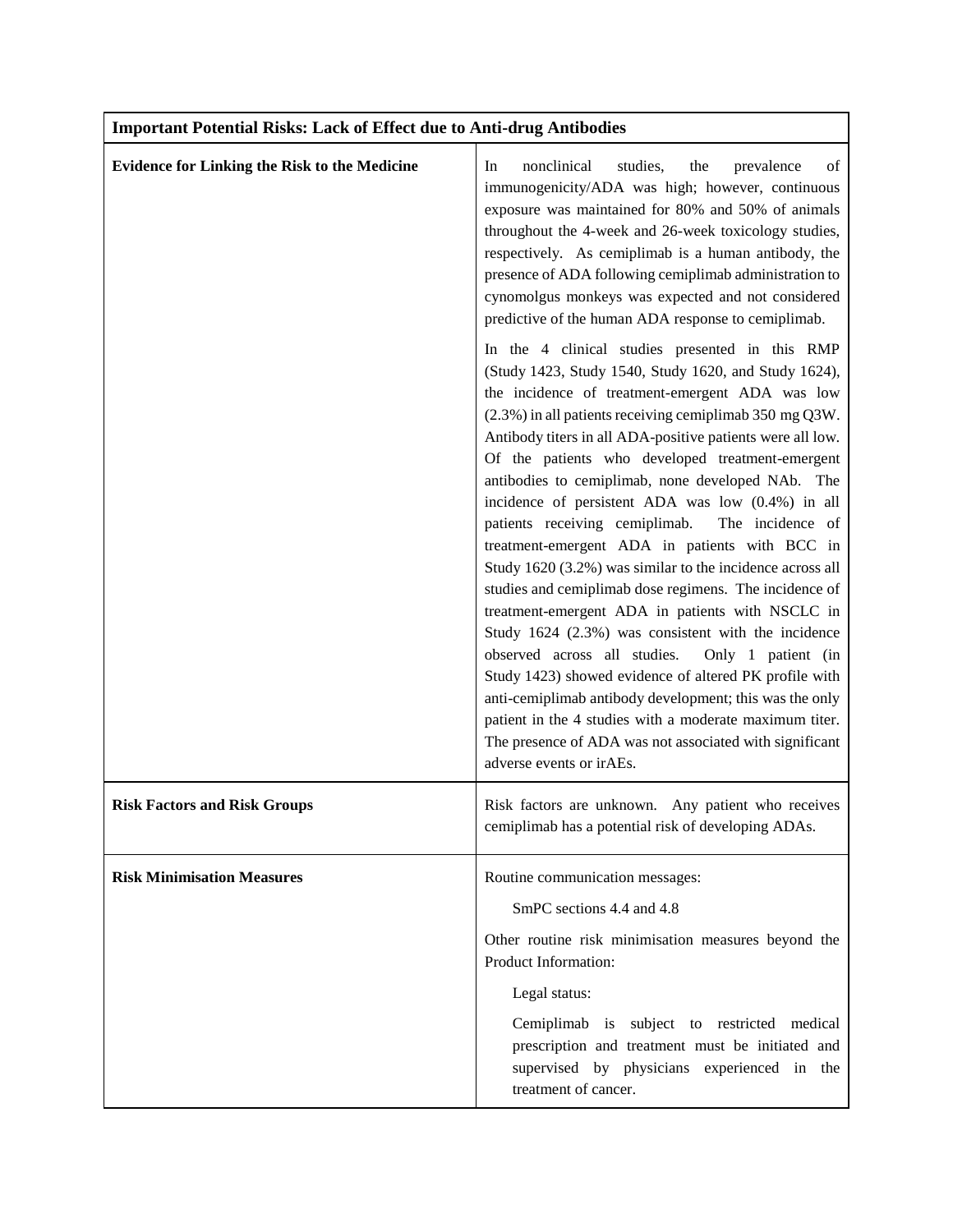# **II.C Post-authorisation Development Plan**

## **II.C.1 Studies which are Conditions of the Marketing Authorisation**

The following studies are conditions of the marketing authorisation:

#### Cutaneous squamous cell carcinoma

# **R2810-ONC-1540 - A Phase 2 Study of REGN2810, A Fully Human Monoclonal Antibody to Programmed Cell Death-1 (PD-1), in Patients with Advanced Cutaneous Squamous Cell Carcinoma (Group 6)**

#### Rationale and Study Objectives

Group 6 is conducted within Study 1540 for the purpose of confirming the efficacy and safety among patients with advanced CSCC treated with cemiplimab 350 mg Q3W IV and is intended to fulfill the regulatory requirements associated with conditional approval of cemiplimab. Group 6 is also designed to provide additional exploratory biomarker data.

The primary objective of this additional cohort is to confirm the clinical benefit of cemiplimab monotherapy for patients with advanced CSCC (metastatic or unresectable locally advanced) treated with cemiplimab 350 mg Q3W IV.

#### Study Design

This is a phase 2, non-randomised, 6-group, multicentre pivotal trial evaluating the efficacy and safety of cemiplimab in patients with advanced CSCC. After a screening period of up to 28 days, patients in Group 6 will receive cemiplimab 350 mg Q3W IV on days 1, 22, and 43  $(\pm 3$  days for each dose) during each 9-week treatment cycle. Patients will receive treatment until the 108-week treatment period is complete, or until disease progression, unacceptable toxicity or withdrawal of consent. Tumor assessments will be made at the end of each treatment cycle. Extensive safety evaluations will occur on day 1 of each cycle; routine safety evaluations will be conducted at each cemiplimab dosing visit.

Screening is up to 4 weeks for all 6 groups. Patients in Group 6 will receive up to 108 weeks of treatment.

#### Study Population

Approximately 167 patients will be enrolled in Group 6. Group 6 will include eligible patients with metastatic (nodal and/or distant) CSCC and unresectable laCSCC.

## **R2810-ONC-1540 - A Phase 2 Study of REGN2810, a Fully Human Monoclonal Antibody to Programmed Cell Death-1 (PD-1), in Patients with Advanced Cutaneous Squamous Cell Carcinoma (Groups 1, 2 and 3)**

The study included in the RMP, Study 1540, is ongoing and safety data from this study will be used to further characterise the long-term safety profile of cemiplimab and to further characterise identified risk of irARs. The study will provide additional safety data up to approximately 3.5 years of safety data for patients in Groups 1 and 2, and approximately 2.5 years of safety data for patients in Group 3.